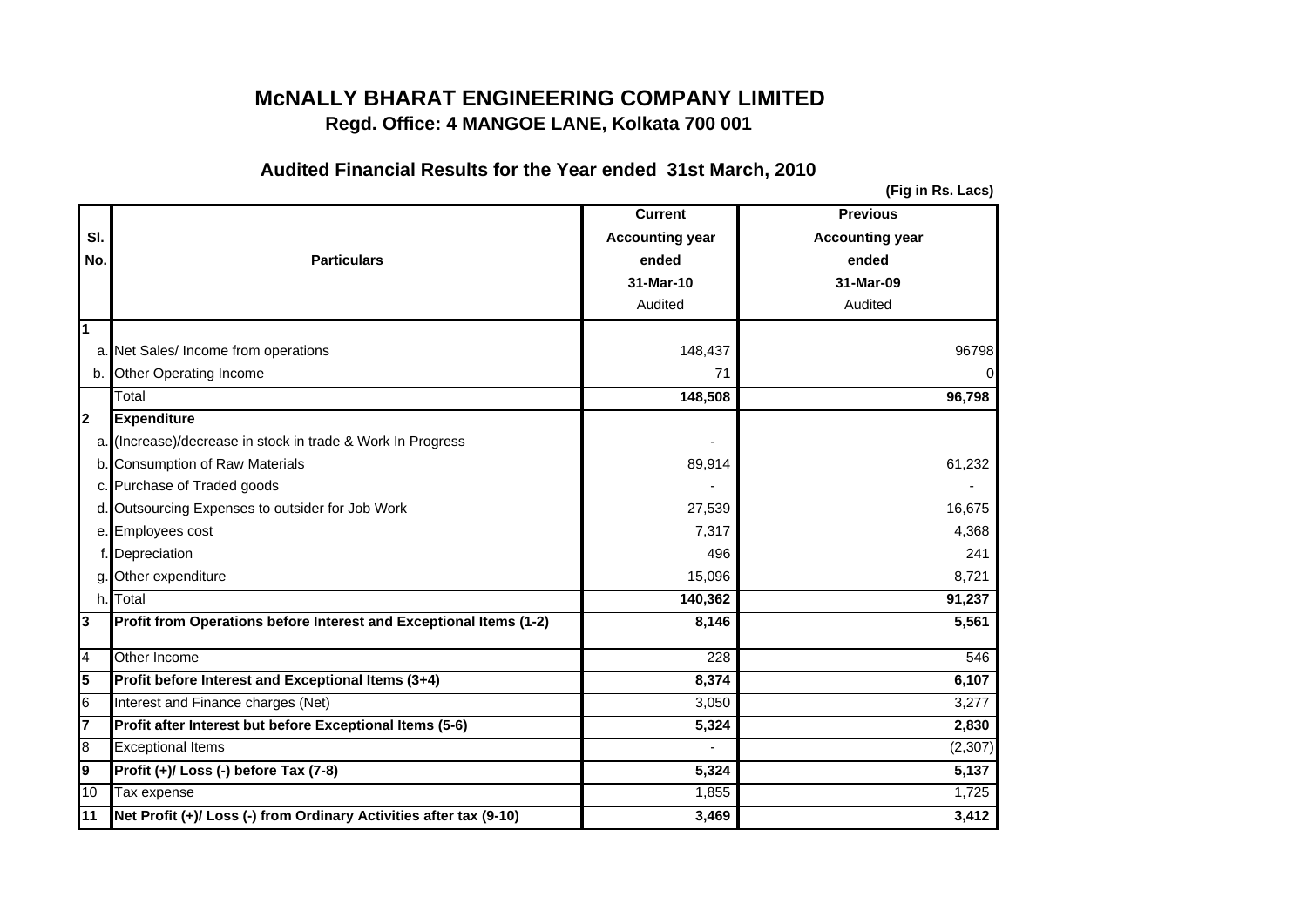| 12 | Extraordinary Item (net of tax expense Rs. NIL)                |            |            |
|----|----------------------------------------------------------------|------------|------------|
| 13 | Net Profit (+)/ Loss (-) for the period (11-12)                | 3,469      | 3,412      |
| 14 | Paid up Equity share Capital                                   | 3,109      | 3109       |
|    | (Face value of the share Rs. 10/-)                             |            |            |
| 15 | Reserves excluding Revaluation Reserve as per Balance Sheet of | 19,432     | 16491      |
|    | previous accounting year                                       |            |            |
| 16 | Earning per Share (EPS)                                        |            |            |
|    | Basic EPS (Rs.)                                                | 11.16      | 10.98      |
|    | Diluted EPS (Rs.)                                              | 11.16      | 10.98      |
| 17 | <b>Public Shareholding</b>                                     |            |            |
|    | No. of Shares                                                  | 21,593,476 | 21,050,976 |
|    | Percentage of Shareholding                                     | 69.45      | 67.70      |
| 18 | Promoters and promoter Group Shareholding                      |            |            |
|    | a) Pledged/Encumbered                                          |            |            |
|    | Number of Shares                                               | 900,000    | 2,955,240  |
|    | - Percentage of shares (as a % of the total shareholding of    | 9.47       | 29.43      |
|    | promoter and promoter group)                                   |            |            |
|    | Percentage of shares (as a% of the total share capital of the  | 2.89       | 9.500      |
|    | Company)                                                       |            |            |
|    | b) Non-encumbered number of shares                             | 8,600,342  | 708,602    |
|    | - Percentage of shares (as a% of the total shareholding of     | 90.53      | 70.57      |
|    | promoter and promoter group)                                   |            |            |
|    | Percentage of shares (as a % of the total share capital of the | 27.66      | 22.79      |
|    | Company)                                                       |            |            |

## **NOTES**

- 1 The above audited results have been reviewed by the Audit Committee and taken on record by the Board of Directors of the Company at its meeting held on 13th August,2010.
- 2 The operation of the Company is a single segment, hence segment reporting as defined in Accounting Standard 17 is considered not applicable.
- 3 The Board of Directors of the Company at its meeting held on 13th August,2010 has recommended a dividend of